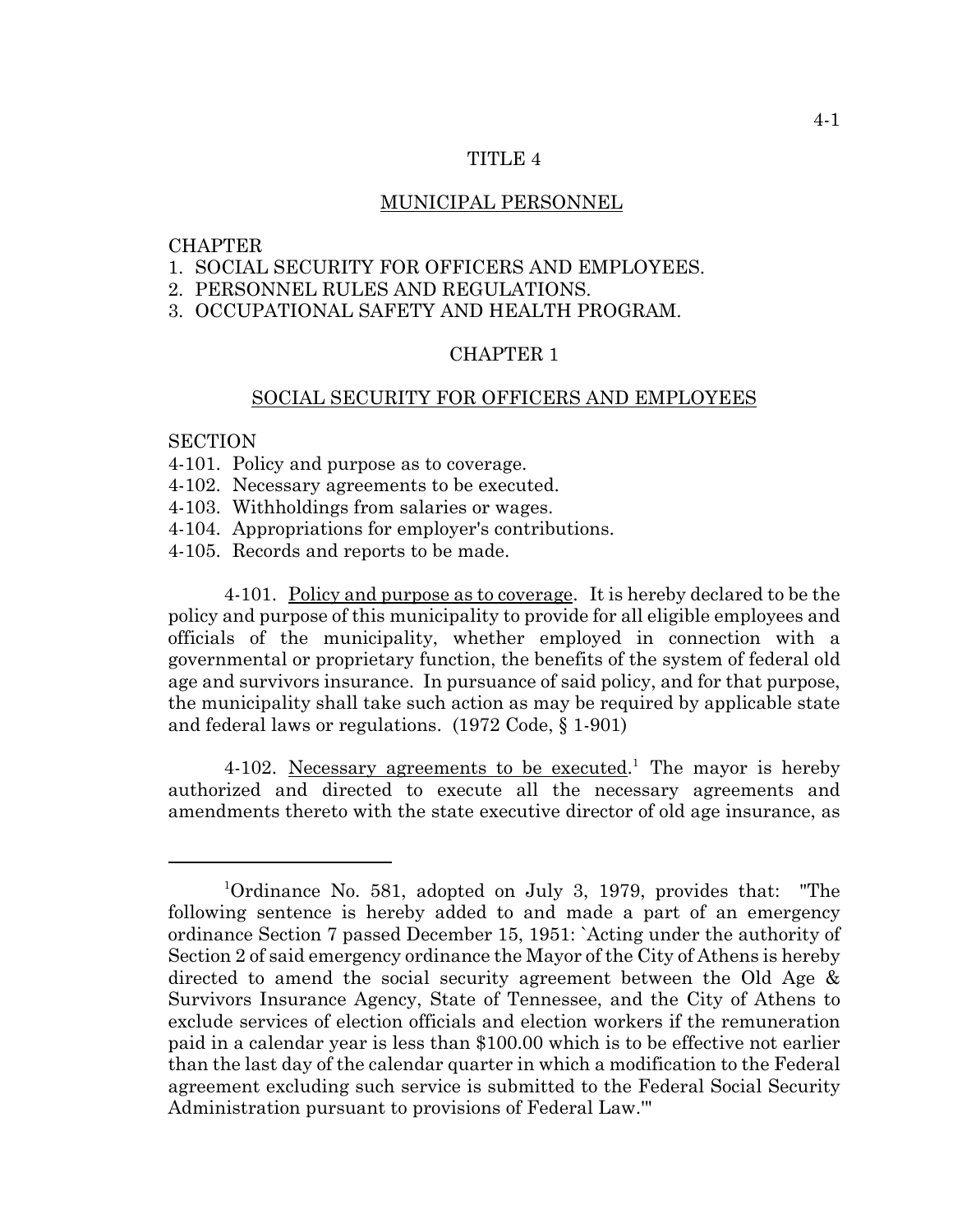agent or agency, to secure coverage of employees and officials as provided in the preceding section as of January 1, 1951. (1972 Code, § 1-902)

4-103. Withholdings from salaries or wages. Withholdings from the salaries or wages of employees and officials for the purpose provided in the first section of this chapter are hereby authorized to be made in the amounts and at such times as may be required by applicable state or federal laws or regulations, and shall be paid over to the state or federal agency designated by said laws or regulations. (1972 Code, § 1-903)

4-104. Appropriations for employer's contributions. There shall be appropriated from available funds such amounts at such times as may be required by applicable state or federal laws or regulations for employer's contributions, and the same shall be paid over to the state or federal agency designated by said laws or regulations. (1972 Code, § 1-904)

4-105. Records and reports to be made. The municipality shall keep such records and make such reports as may be required by applicable state and federal laws or regulations. (1972 Code, § 1-905)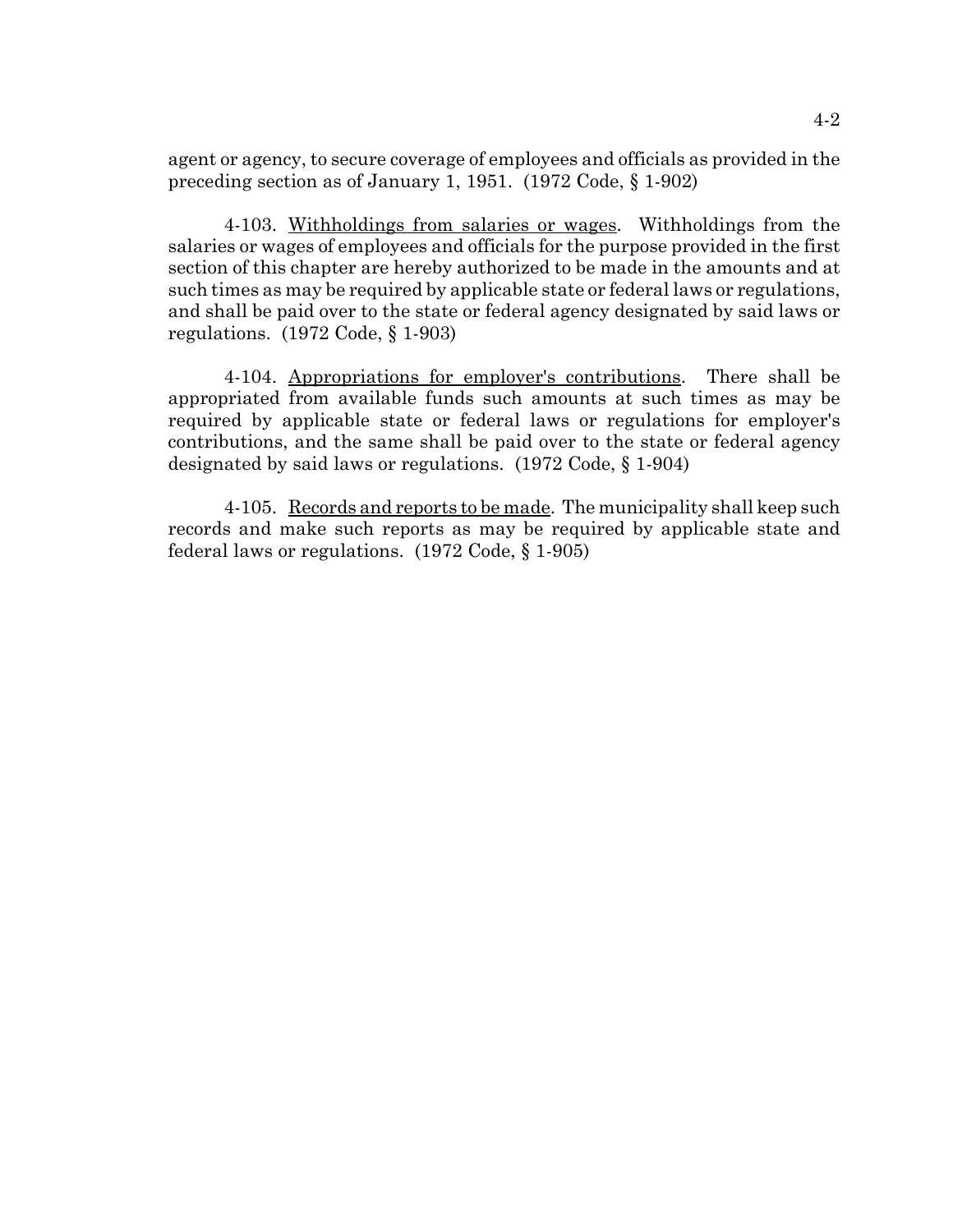## CHAPTER 2

# PERSONNEL RULES AND REGULATIONS

**SECTION** 

4-201. Personnel rules and regulations.

4-201. Personnel rules and regulations. All municipal officers and employees of the city except those operating under the jurisdiction of a school, utility, or other separate board or commission shall be governed by applicable provisions of the state law, the city's charter and code, and such rules and regulations as the city council may adopt by resolution. (1972 Code, § 1-1001)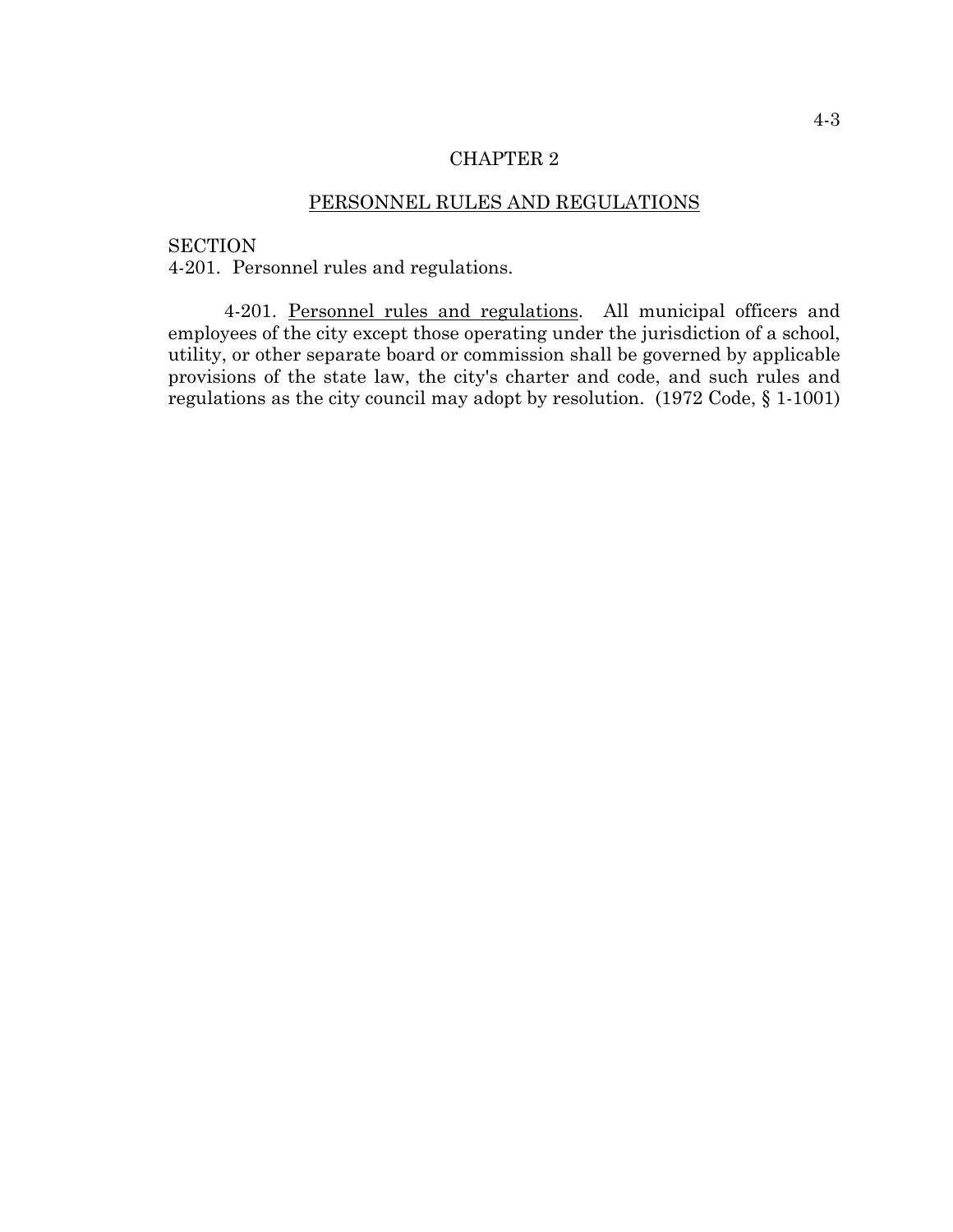# CHAPTER 3

### OCCUPATIONAL SAFETY AND HEALTH PROGRAM

### **SECTION**

- 4-301. Title.
- 4-302. Purpose.
- 4-303. Coverage.
- 4-304. Standards authorized.
- 4-305. Variances from standards authorized.
- 4-306. Administration.
- 4-307. Funding the program.

**4-301. Title**. This section shall provide authority for establishing and administering the occupational safety and health program for the employees of the City of Athens, Tennessee. (1972 Code, § 1-1401, as replaced by Ord. #912, June 2003, and Ord. #989, July 2010)

**4-302. Purpose**. The City of Athens, Tennessee, in electing to update their established program plan will maintain an effective occupational safety and health program for its employees, shall:

(1) Provide a safe and healthful place and condition of employment that includes:

(a) Top management commitment and employee involvement;

(b) Continually analyze the worksite to identify all hazards and potential hazards;

(c) Develop and maintain methods for preventing or controlling existing or potential hazards; and

(d) Train managers, supervisors, and employees to understand and deal with worksite hazards.

(2) Acquire, maintain and require the use of safety equipment, personal protective equipment and devices reasonably necessary to protect employees.

(3) Make, keep, preserve, and make available to the Commissioner of Labor and Workforce Development of the State of Tennessee, his designated representatives, or persons within the Tennessee Department of Labor and Workforce Development to whom such responsibilities have been delegated, adequate records of all occupational accidents and illnesses and personal injuries for proper evaluation and necessary corrective action as required.

(4) Consult with the state commissioner of labor and workforce development with regard to the adequacy of the form and content of records.

(5) Consult with the state commissioner of labor and workforce development, as appropriate, regarding safety and health problems which are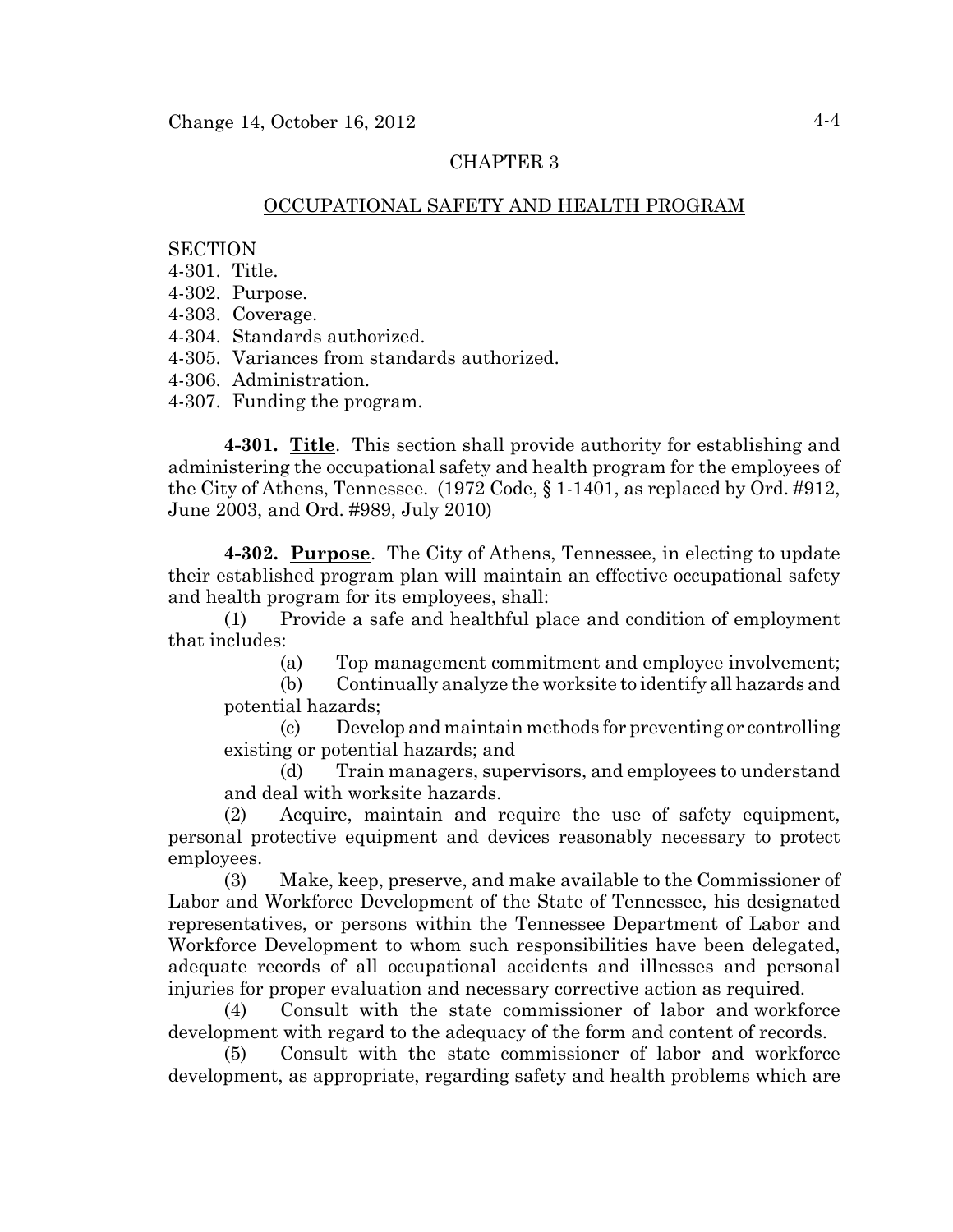considered to be unusual or peculiar and are such that they cannot be achieved under a standard promulgated by the state.

(6) Provide reasonable opportunity for the participation of employees in the effectuation of the objectives of this program, including the opportunity to make anonymous complaints concerning conditions or practices injurious to employee safety and health.

(7) Provide for education and training of personnel for the fair and efficient administration of occupational safety and health standards and provide for education and notification of all employees of the existence of this program. (1972 Code, § 1-1402, as amended by Ord. #872, Dec. 2000, and replaced by Ord. #912, June 2003, and Ord. #989, July 2010)

**4-303. Coverage**. The provisions of the occupational safety and health program for the employees of the City of Athens, Tennessee shall apply to all employees of each administrative department, commission, board, division, or other agency of the City of Athens, Tennessee whether part-time or full-time, seasonal or permanent. These provisions exclude any employee, department, commission, board, division, or other agency of the City of Athens School System. (1972 Code, § 1-1403, as replaced by Ord. #912, June 2003, and Ord. #989, July 2010)

**4-304. Standards authorized**. The occupational safety and health standards adopted by the City of Athens, Tennessee are the same as, but not limited to, the State of Tennessee Occupational Safety and Health Standards promulgated, or which may be promulgated, in accordance with section 6 of the Tennessee Occupational Safety and Health Act of 1972 (Tennessee Code Annotated, title 50, chapter 3). (as added by Ord. #912, June 2003, and replaced by Ord. #989, July 2010)

**4-305. Variances from standards authorized**. The City of Athens, Tennessee may, upon written application to the Commissioner of Labor and Workforce Development of the State of Tennessee, request an order granting a temporary variance from any approved standards. Applications for variances shall be in accordance with Rules of Tennessee Department of Labor and Workforce Development, Occupational Safety, chapter 0800-1-2, as authorized by Tennessee Code Annotated, title 50. Prior to requesting such temporary variance, the City of Athens, Tennessee shall notify or serve notice to employees, their designated representatives, or interested parties and present them with an opportunity for a hearing. The posting of notice on the main bulletin board as designated by the City of Athens, Tennessee shall be deemed sufficient notice to employees. (as added by Ord. #912, June 2003, and replaced by Ord. #989, July 2010)